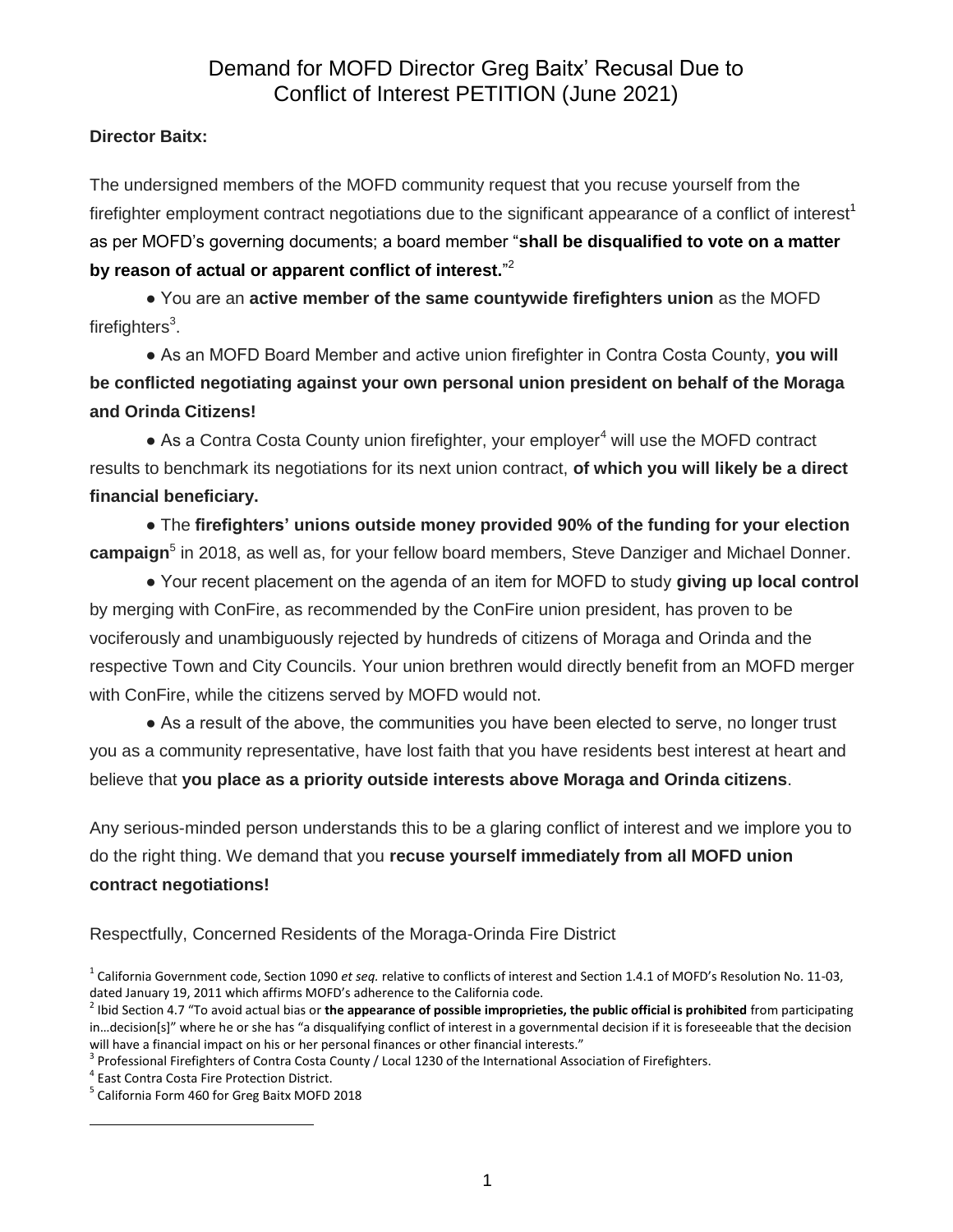Laura Abrams Jim Landau Linda Landau Dan Detzner Carlos Baltodano Sue Severson Joan Kiekhaefer Steve Rosenzweig Gina Barretta Russell Barretta Anthony Rau Doreen Rau Dave Ritchey Jason Ritchey Katherine Ritchey Michael Linney Asher Jaffe Harper Jaffe Ronen Jaffe Wyatt Jaffe Trevor Miller Annette Moresi Don Moresi Lynn Trowbridge Tom Trowbridge Bill Hickman Hilary Hickman Janet Maimone William Maimone Alec Linderman Bryn Linderman Mark Linderman Nanette Linderman Rebecca Linderman Stefan Linderman Andrew Hurrell Susan Hurrell William Hurrell Alexa Baird Ian Baird

Bradley Barber Cynthia Barber Ken Light Matthew Ritchey Dennis Rowland Maria Rowland Marisa Rowland Albert Sebilia Carol Sebilia Ellen Dale Chris Laszcz-Davis Joffa Dale Glenn Jackson Joel Jackson Gerard Henkel Penny Baird Stephen Baird Aaron Palmberg Alex Linney Scott Linney Tiffany Palmberg Judith Shallat Ronald Shallat Kathleen Finch Charlie Erickson James Erickson Joshua Erickson Makayla Erickson Rachel Erickson Ryan Erickson Michael Metcalf Sharon Metcalf Mary Kate Rittmann Elinor Fisher Robert Fisher Michael Franks Sharon Abdilla Susan Mautner Willy Mautner Betsy Ream

Rose Anne Critchfield Steve Cohn Gregory Hoff Hollis Henkel Gregory Hasler Malesa Hasler Alison Holland Drew Holland Jeffrey Holland Pamela Westin Richard Westin David Flett Kathrun Flett Marinda Wu William "Norm" Wu Dana Ream David Stevenson Julene Stevenson Nicole Stevenson Andy Amstutz Carole Amstutz Al Talbot Lucy Talbot Will Talbot Robert Smith Erika Rosenberg Aliza Metzner Peter Metzner Bernard Larner Leslee Larner Stephanie Jones Karen Bartlett Richard Bartlett Bennett Gagon Glen Gagon Kellyn Gagon Ash Sheriff Nazia Sheriff Helen Hasselman Peter Hasselman

Joyce Hawkins John W. Sweitzer Carol Pogash David Mayeri Yoni Mayeri David Goldsmith Diane Goldsmith Eartha Newsong Gail Krompholz Robert Krompholz Susan Spitz Thomas Spitz David Granoff Lauri Granoff Annette Linney Lawrence Pines Randi Pines Alan Woodberry Molly Woodberry Pamela West Robert West Kathy Eftekhari Tim Silsbee Brianna Kohr Debralee O'Connor Kohr Fredric Kohr Robert Cuave Barbara Rogan Brian Dell'Aquila James Dell'Aquila Kathie Dell'Aquila Lukas Dell'Aquila Vince Dell'Aquila Anthony Kim Everett Kim Jeonhee Jang Sangjin Kim Joel Sheiman Ralph Severson Cynthia Wong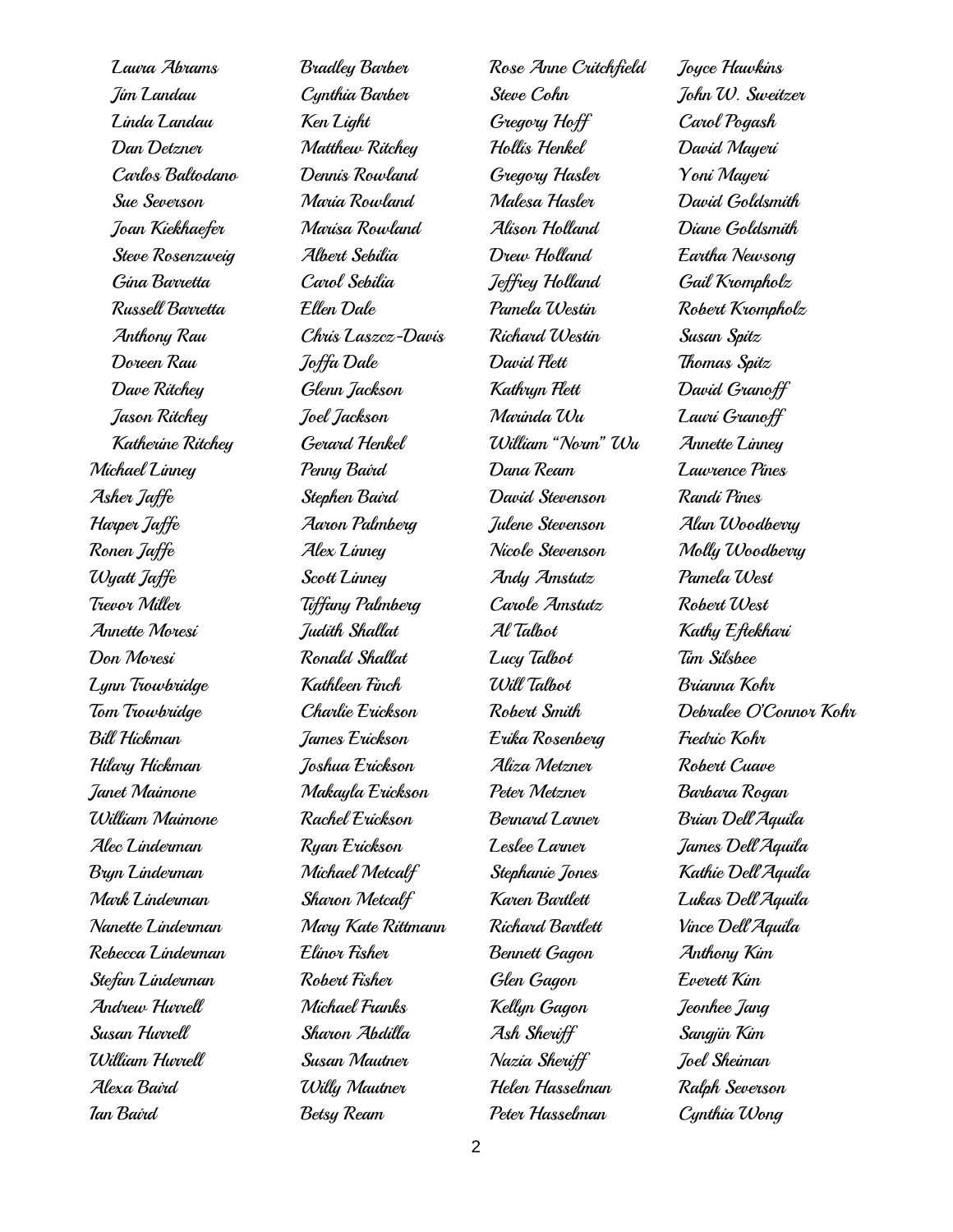Richard Rogan Sandra Breber Jesse Crews Vanessa Crews John Eddy Lynn Uzzp Janine Evans Mike Evans David Evans Emerson Evans Emmett Evans James Evans Kennedy Evans Logan Evans Rebekah Evans Henry Hawkins Jonathan Hawkins Katharine Hawkins Mary Hawkins Matthew Hawkins Henry Hill Jenny Hill Lila Hill Matthew Hill Wayne Hill Beatrice Heggie Jesse Haddon Lily Meuel Therese Meuel James Fleming Claire Roth Lee Sorenson Bob Finch Sharon Simpson Joe Towbis Shirley Towbis Timothy Mccaffery

Roberta Thomas Jerrie Zee Marion Zee Warren Zee Bill Judge Joey Judge Winifred Smith Andy Sorenson Kacey Sorenson Michael Sorenson Riki Sorenson Zach Sorenson David Anderson Nancy Kaible Barbara Shoop Richard Shoop Nina Ricks Ilene Illovsky Richard Thompson Lawrence Del Santo Mary Del Santo Danielle Wohl Alexa Smith Brett Smith Dustin Smith Gina Smith Grant Smith Sharon Iversen Andrew Kimball Rachel Kimball Janet Pease Norman Pease Alli Killeen Chris Killeen Mark Killeen Rollie Killeen Daniel Lang

Nancy Hofmann Peter Hofmann Audrone B Willeke Klaus Willeke Daniel Gannett Matthew Rei Dwight L. Barker Nancy Barker Janet Riley Peggy Shriner Rick Shriner  $\mathcal{P}$  $\mathcal{H}$ Carolyn Herman William Herman Charles Macnulty Mary.K.Macnulty Barbara Garman Mark Garman Frank Darling Rhonda Darling Keith Lescure Suzeline Lescure Peter Markavage Steve Novick Christie Batterman-Jordan Wim Lavrijsen Barbara Cook Ken Cook Janine Lyons Ken Lyons Barbara Breslau Andrew Cirelli Danielle Cirelli Gabrielle Cirelli Jim Cirelli John Cirelli

Larry Crevin Nancy Crevin Mary Lowery Ellen Au-Yeung Emmanuel Cho Gayl Hirschfeld Harlan Hirschfeld Wayne Canterbury Hartwell Jordan Kym Leserman Tom Leserman David Seldon Joan Seldon Tish Harwood James Matsuda Laurie Matsuda Gregory Read Caroline Bell Daniel Bell Melanie Bell Nathan Bell Larry Lim Finn Henrekin Jordan Santiago Henrekin Jordan Sullivan Henrekin Jordan Susan Henrekin Jordan Brandi Pearce John Pearce Mac Pearce Tarun Pearce Jane Ryan Brian Waters George Bradish Maureen Bradish Chase Giglio Rob Giglio Spencer Giglio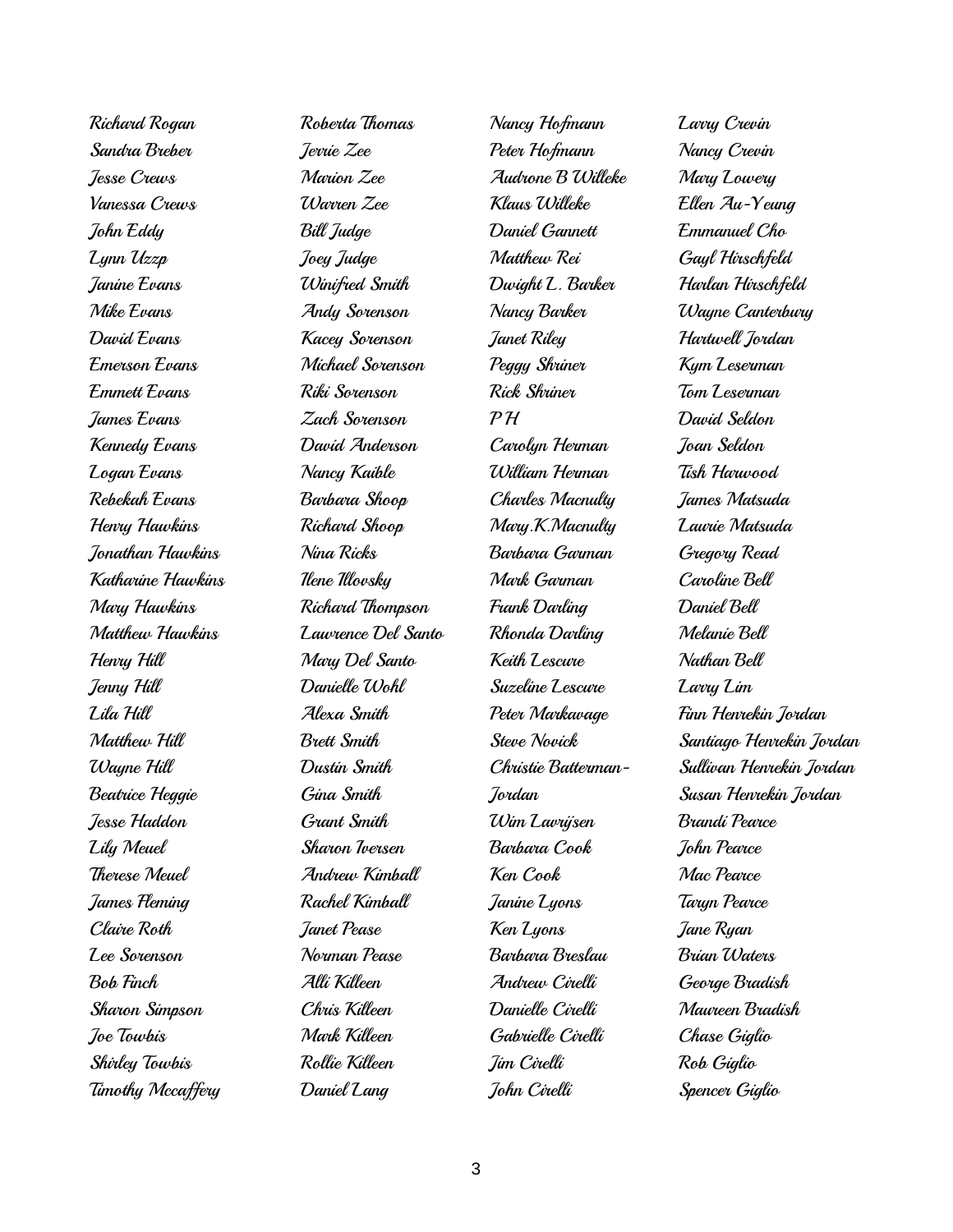Stacy Giglio Peggy (Margaret) Woehleke Dianna Rapp Gary Rapp Jordan Rapp Lois Daulman Thomas Dejonghe Jeff Calder Patricia Calder Edward Hartman Marolyn Hartman Karen Burt Robert Burt Darla Lucas Addison Harter Charlotte Harter Colin Harter Laura Harter Lucy Harter Marilu Landauer Connor Duffy George Yuhas Jennie Duffy Philip Duffy Risa Yuhas Ronan Duffy Eugene Gottfried Matthew Coakley Melanie Coakley Gregory Chew Joy Chew Louella Dunn Andres Anacker Md Susan Maccharles Marijane Walburg Kent Dyson

Lisa Dyson Lisa Brown Kathleen Robertson Tom Robertson Bobbie Wilson John Wilson Richard Rissel Bonnie Bell Claudia Shafer Jeffrey Shafer Annitella Porges Charles Porges Theodore Porges Arlis Newell Terry Newell Elizabeth Baus Stephen Baus Cindy Cogswell Will Cogswell Ellen Beans Larry Beans Jane Kendall Frank Maxwell Joan Maxwell Mark Zuercher Joanne Reynolds Catherine Farrell J. Macklin Farrell Jake C Farrell William Babcock Lorli French None French Gene Elam Patricia Elam Christopher Swim Tracy Keaton Laureen Cuneo

Kristopher Van Stralen Mollie Van Stralen Sarah Montgomery Avery Mccaff Jim Nishimine Judy Nishimine Arlene Spewak Gregg Spewak Natalie Fay Helena Hershel Stella Mccarthy Tim Mccarthy Pamela Windle Sara Windle Harden Will Harden Loretta Shotiveyaratana Jane Zuercher Mark Zuercher Evangeline G Abriel William Abriel William M Abriel Kelly Gill Margaret Gill June Lee Lim Mark Nelson Sara Nelson Craig Vidal Laurie Vidal Elsa Hirvela Milo Hirvela Jaime Giacomi Linda Giacomi Steven Giacomi Kathy Andree-Rissel Chuck Brotman Amy Mitchell

Sophie Weber William Weber Judi Wellens Scott Dunlap Brian Charvet Melissa Charvet Anne Lagache Rondal Hart Scott Honeychurch Allison Doyle Patrick Doyle Annette Ellgaard Jeffrey Segall Marcia Ravan Najmeddin Ravan Amy Wei Chris Shen Alan Safahi Emma Safahi Michelle Safahi Samuel Safahi Zachary Safahi John Browning Michelle Browning Rob Browning Eleanor Andrews Elizabeth Andrews Greg Andrews Jane Andrews Ruth Andrews William Andrews Len Saputo Vicki Saputo Emerson Ashby Ethan Ashby Mark Ashby Mary Jo Ashby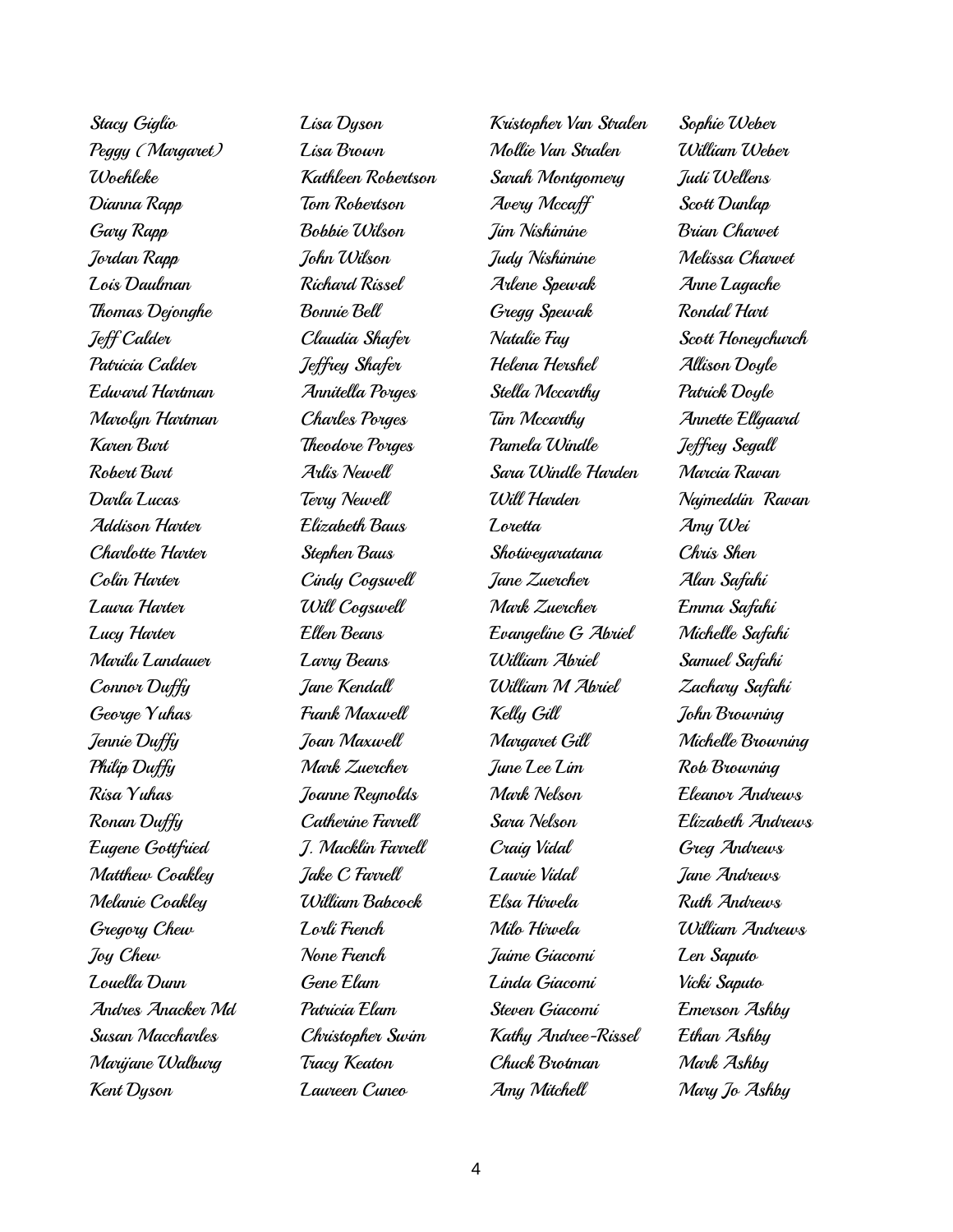| GeorgeAnd Mari       |
|----------------------|
| Mari Tischenko       |
| Lynette Ley          |
| <b>Bridget Immel</b> |
| Julia Immel          |
| Kathleen Immel       |
| Mark Immel           |
| Andrew Arteaga       |
| Daniel Erisman       |
| Martha Erisman       |
| Thomas Erisman       |
| Tim Erisman          |
| Sotiria Papadopoulos |
| Terry Papadopoulos   |
| Tulio Da Silva       |
| Virginia Da Silva    |
| Abigail Brotman      |
| Cathy Brotman        |
| Lauren Brotman       |
| Adeline Mcclatchie   |
| Barbara Libove       |
| Joel Libove          |
| Robin Libove         |
| Kendall Rolfe        |
| Rusty Rolfe          |
| Carl Alvin Trexel    |
| Chad Prescott Trexel |
| Mary Trexel          |
| James Hill           |
| Yone Hill            |
| Margaret Beck        |
| Michael Blume        |
| Ellen Green          |
| Rich Green           |
| Lucy Henderson       |
|                      |
| Audrey Rountree      |

Carey Battersby Carol O'Neill Adam Benvenue Alex Benvenue Louise Benvenue Steven Benvenue David Shapiro Sharon Wheatley Conner Steward Cynthia Grant John Steward Dianne Harb Neeta Gupta S. K. Gupta Cathleen Huston Daniel Huston Denis Huston Emily Huston Eric Kelleher Gavin Kelleher Jonathan Kelleher Peyton Kelleher Sharon Huppe Carol Diraimondo Charles Diraimondo Monica Davey Narayanaswamy Krishnamurthi None Krishnamurthi Fred Smith Anita Hughes Michael Hughes Sally Lubben Candace Olsen Richard Olsen Clayton Sylvester Eleanor Sylvester

Ajay Sudra Devan Sudra Dilan Sudra Yassodra Sudra Roxanne Christophe Susan Schlicht Art Goldberg Marilyn Goldberg Carson Cordova Jeff Cordova Kathy Cordova Carl Walker Joy Elkinton-Walker Deepa Bangalore Harsha Madannavar Trisha Madannavar Tracey Blanchard Benjamin Tieman Diego Tieman Isaac Tieman Jeremiah Tieman Laura Tieman Anne Marie Kniel Chris Kniel Allan Resnick Barbara Resnick Nathalie Schmicker William Schmicker Joy Hoffmann Alexis Fok Eric Fok Jasmine Fok Jason Fok Ruth Kale-Fok Violet Fok Tom Rogers Joan Birke

Beth Eliason Tim Eliason Curtis Cable Elaine Cable Karen Paulsen Karl Paulsen Kuan Hsu Ann Faber Michael Faber John Symonds Monica Symonds Sadie Symonds Stella Symonds Jennifer Bergschneider Jenny Bergschneider Jon Bergschneider Leo Bergschneider Glenn Wallace Jennifer Wallace Kyle Wallace Lindsey Wallace Asher Becker Eliza Becker Jonah Becker Larry Becker Leah Becker Sallie Nelson Declan Oconnell Moyra Oconnell Abigail Fleming Max Fleming Pamela Fleming Scott Fleming Qianfan Ma Constantine Bogios Pam Kan Rice Jean Lai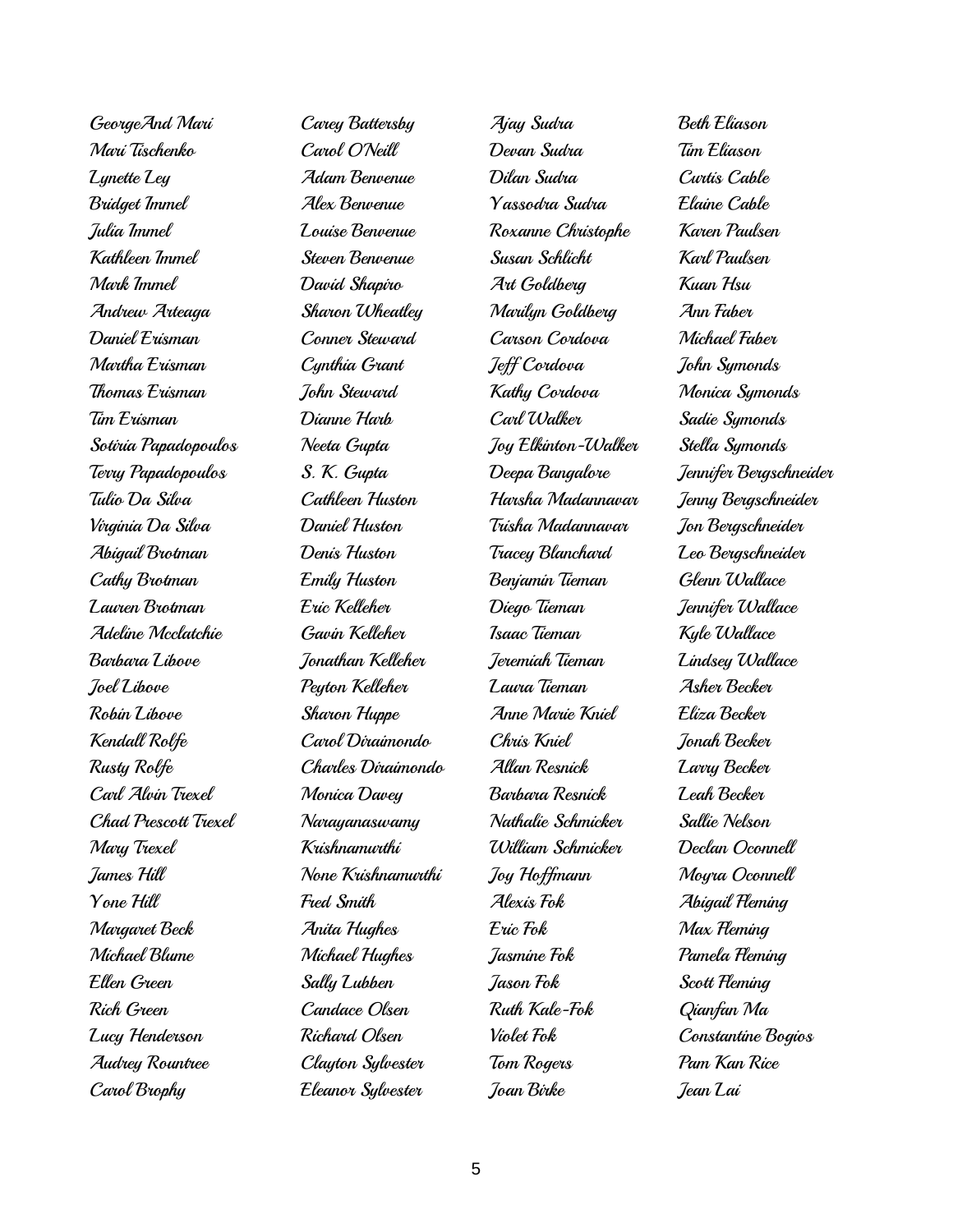Russell Lai Christian Moore Petr Moore Terry Murphy Cléa Gavillet Kristen Dunham Maëlys Gavillet Noemie Gavillet Vivienne Gavillet Rosemary Lothian Laural Ayala Stephen Gordon Abbie Mitchell Billy Mitchell Erin Mitchell Josh Mitchell Barry Kane Bob Daoro Joan Daoro Caden Stella Cooper Stella Douglas Stella Elizabeth Cehovec Larry Jones Harlan Hirschfeld Harvey Schochet Kathleen Kerr-Schochet George Henrich Libby Henrich Keith Jacobsen Susan Jacobsen Stanley Ferber Frances Smyly Jeff Smyly Ryder Smyly Teri Smyly Matt Westphal

Christina Lee Eddie Lee Stephanie Lee Paul Hofmann Art Yasuda Renko Yasuda Jessica Fleming Barbara Mclain Christopher Mclain Carole Krumland Ted Krumland Joan Brown Unes Nabipour John Radke Susan Radke Debi Meyer Dave Meyer William Couch John S Leonard Mary Beth Leonard Anna Honda Blaine Honda Chris Decareau Iris Decareau Madelyn Mallory Mark Bresnik Alan Mccauley Marjorie Mccauley Robert Morelli Nimisha Chagan Roshan Chagan Kerry Curtis Jane V Kotowski John Kotowski Karen Evans Marc Evans Howard Weiser

Thomas Worth Ammanda Keene Caden Keene Jax Keene Maia Keene Sean Keene Sienna Keene Brian Bohlig Tamara Bohlig Eileen Unruh Paul Unruh Cora Schoppe Owen Schoppe Gary Cummings Sandra Cummings David Ortega Steven Lucas Susan Wecht Robert Hubner Shelley Hubner Timothy Rohr Ronald Wecht Betty Lou Lange Douglas Lange Jonathan Supran John Fernbacher Kathy Fernbacher James Arthur Field Virginia Field Sandy Gross Steve Hoyt Donna Johnke Mark Johnke Christopher Wilson Greg Wilson Sharon Wilson George Kalvass

Karen Kalvass John Mcphee Charlotte Moon Daniel Slaven Patricia Smith Chantal Valentine Jessica Valentine Rachel Valentine Roelof Valentine Barbara Miller Paul Miller Richard Dudley Shirley Dudley Mark Maxson Mary Burchill Andrew Branagh Anne Branagh Drew Dewalt Jay Steuer Linda Steuer Catherine Dunne Sean Dunne Anne Obsitnik Jim Obsitnik Martin Sances George Wolf Kathleen Wolf Garen Ingleby Valerie Ingleby Edward Beck Marshia Beck David Moyer Seth Orvis Leonard Cohen Linda Cohen Leeann Orvis Adam Reeves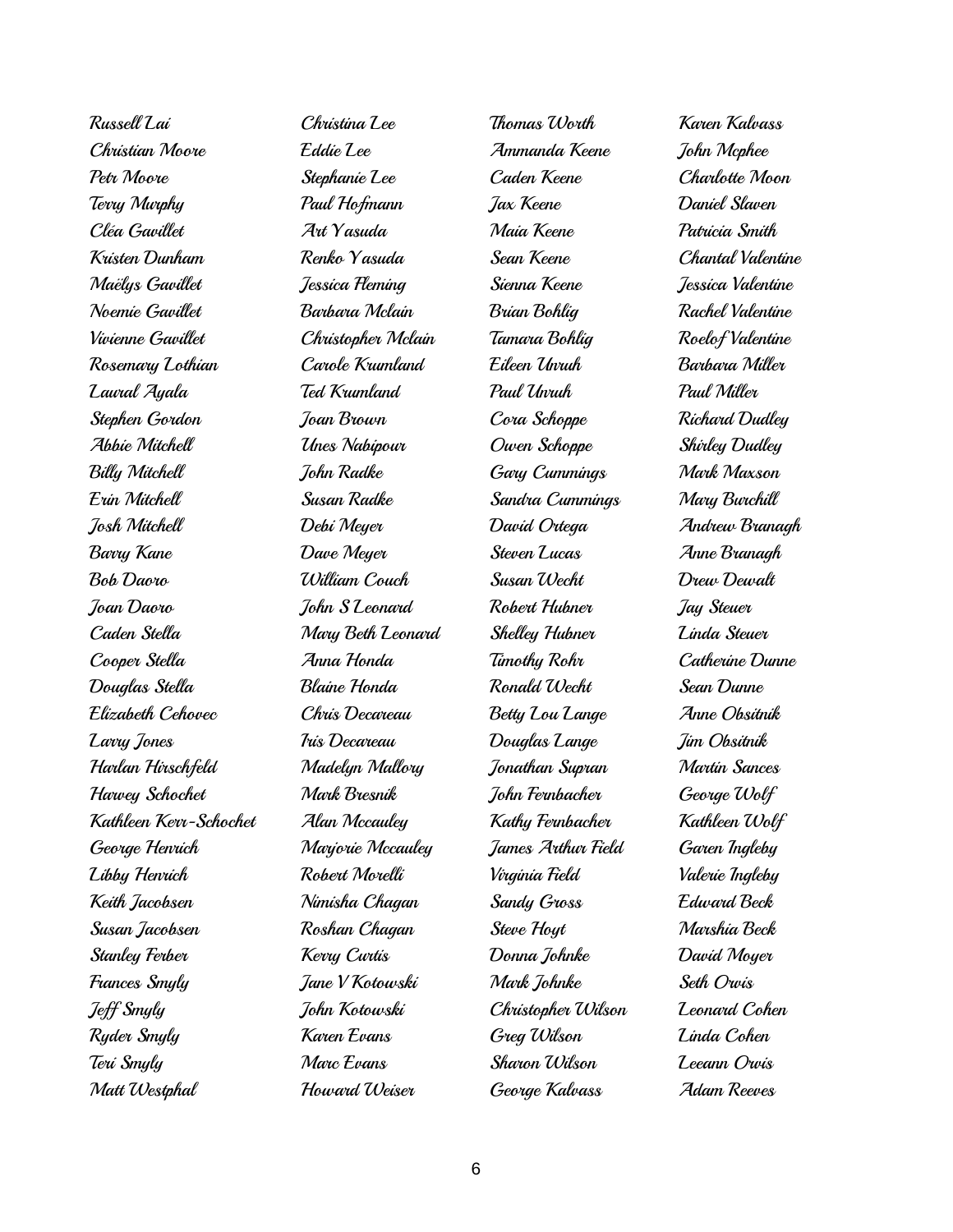Maggie Reeves James Yong Joanna Kepler-Bik Michael Bik Witold Bik Glenn Oleon Jorge Escobar Margaret Lowell Paul James Marni Ellery Robin Anderson Peter Elkind Sue Elkind Kristin Rhodes Kyle Rhodes Palmer Rhodes Walker Rhodes Janet Maiorana Vincent Maiorana Robert Schwab David Aubuchon Kimberly Lalli Piper Lalli Reid Lalli Steve Lalli Diane Lautz James Lautz Kathryn Ishizu Kevin Ishizu Halvor Guo Mary Ellen King Laura Patriarca Michael Patriarca David Levin Kristine Hubner Carol Roach Michael Roach

Emma Smith Henry Smith Laurel Smith Todd Smith Randal Golden Brad Mccullough Claire Mccullough Colleen Mccullough Jennifer Mccullough John Cinderey Gregg Vignos John Markley George Boscoe Maggie Boscoe Charles Larsen Emily Larsen Grant Larsen Margaret Larsen Meg Larsen Olivia Larsen Spencer Larsen Barbara Mcdonald Russell Mcdonald Christopher Leclerc Cristina Leclerc Anne Elam Don Kavanagh Jonathan Elam Jennifer Smith Ray Breslau Cristine Bjork-Hilsinger Daniel Hilsinger Elise Hilsinger Ricardo Manriquez Aj Mizes Eric Egan

April French Will French Jesse Lucas Shirley Imai Kimberly Ercius Peter Ercius Linh Ha Adam Jung Cameron Jung Ella Jung Sonja Jung Chris Chantalat Cindy Chen Rupa Joshi Sunder Joshi Alfredo Mendez Analise Mendez Johan Mendez Maria Vargas Natalie Mendez Yahzee Mendez Katherine Kaiser Katherine Kaiser Antonio Shouse Bahadour Zarrin Mahin Bijanfar Stacey Tuminelli Jennifer Kennedy Chirag Patel Sarina Patel Joe Hao Shaul Teplinsky Pamela Ha Tien Ha Nan Price Robert Price Genevieve Bollinger Jacob Bollinger Jianping Hua Josephine Bollinger Vivienne Wei Zijun Wei Amit Patel Jackson Roosevelt James Roosevelt Jonathan Roosevelt Suzanne Roosevelt Courtney Fong Emily Fong Grace Lu Roy Fong Claire Seams Ryan Seams Isabel Arcos Emilio Seijo Rivera Eric Reynolds Richard Kaye Robin Kaye Gopi Manthripragada Melanie Manthripragada Irene Cheng Kelly Shin Olivia Shin Phoebe Shin Tom Shin Katherine Ferber Vina Ha Caroline Chang Nelson Chang Ann Marie Mastrippolito Devin Mastrippolito Amanda Conrad Andrea Conrad Chris Conrad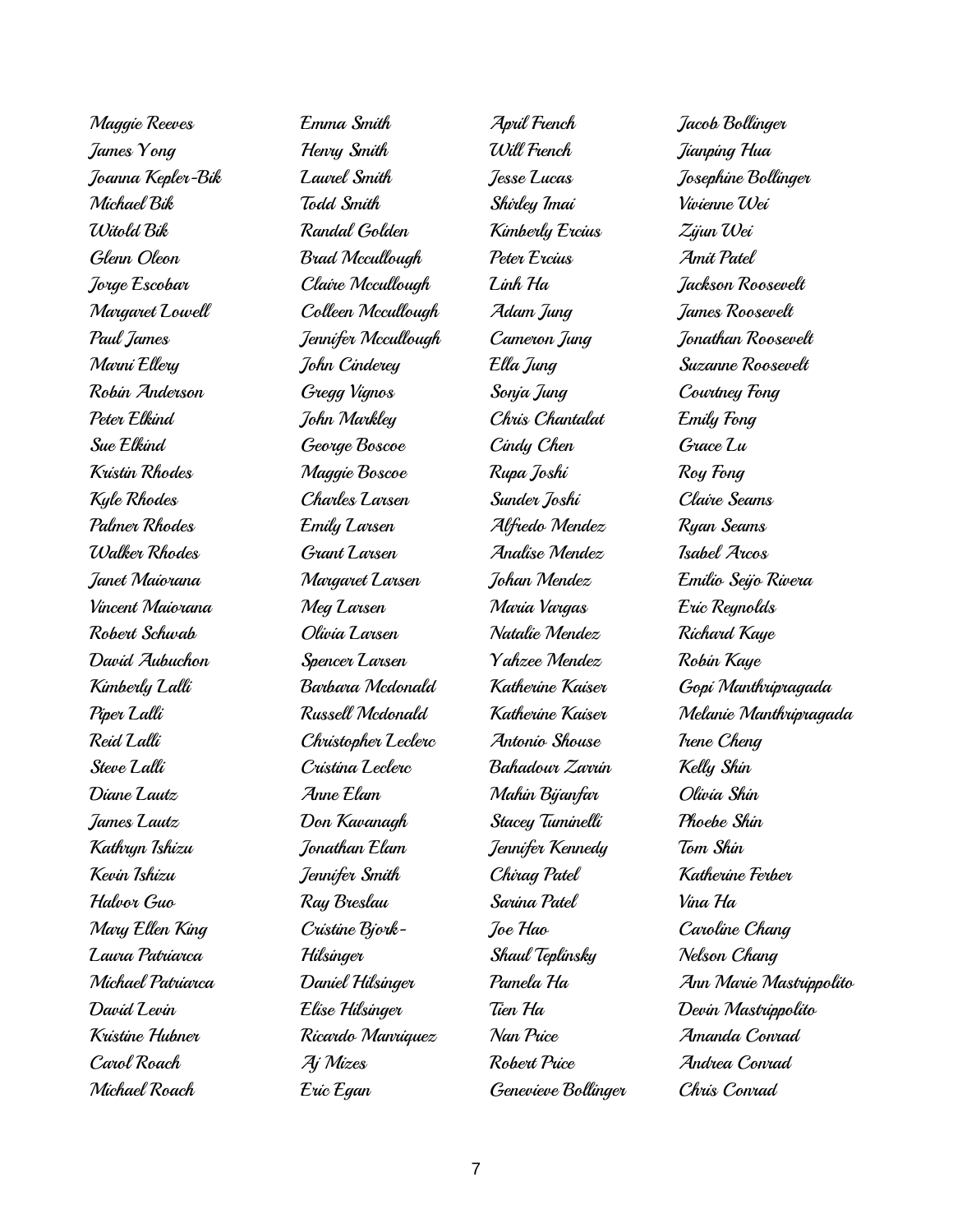Sid Conrad Zachary Conrad Susan Han Thomas Byun Harsha Madannavar Alexandra Fadelli Nick Fadelli Ron Fadelli Teri Fadelli Dayana Cardenas Keysoon Chun Marc Piette Nisha Chauhan Siddhartha Mal James Mellers Susan Mellers Steve Lo Teresa Lo Alexander Meyers Elaine Meyers Michael Meyers Valerie Colber Daniel Illich Alexander Paxton Joanne Paxton Lamont Paxton Lauren Paxton Anand Rohra Ayan Rohra Mehak Rohra Miraya Rohra Miranda Garcia Miranda M Garcia Bill Cosden M'Liss Greenlee Agnes Pak Dave Hummel

Trudi Hummel Luise Defabio Richard Defabio Harriet Hamlin James Alan Finefrock Ina Pavey Dawn Briskey John Briskey Peter Briskey Tommy Briskey Kimberly Wirtz Amelia Hass Corina Hass Darin Hass Eden Hass Gavin Hass Alexander Bowles Anthony Bowles Frances Bowles Gena Schwartz Arum Kang Loïc Piette Teo Piette Charlie Coane Denise Coane James Silicani Vera Potapenko Katherine Norman Ariana Patino Chris Lecompte Caroline Wood Jeanna Brown Steve Brown Janet Pressler Michelle Cooper Robert Cooper Anne Morrill

Anya Morrill Thomas T Morrill Nancy H Bennett Peter M Bennett Annamaria Reidy Richard Courtney Victoria Courtney Abby Severson Blake Severson Christopher Severson Joshua Severson Kate Severson Pam Severson Paris Severson Steve Behnke Peter E Metzner Gale Banez Leslie Banez Kimberly Manning Brett Anne Balamuth Kathleen Balamuth James Landau Jud Hammon Judy Hammon John Fazel Mary Lou Fazel Sheila Wendt Annecia Hasler Parker Hasler Shaeleigh Hasler Charlie Hansen Daniel Hansen Henry Hansen Jack Hansen Leigh Hansen Luke Hansen Sam Hansen

Saskia Kleinert Cassandra Forth David Hoopes Diane Hoopes Edward Wells Gayle Wells Lawrence S. Siegel Sarah C. Siegel Sarah Siegel Barbara Bird Cristy Clarke David Clarke Justin Pribilovics-Wade Kelly Clarke Judy Clayton Micki Beardslee Richard Kehoe Ashley Woods Dylan Woods Elise Woods Michael Woods April Matthews Gordon Matthews Juanita Kizor Robert Hamilton Susan Hamilton Ayala Delgushan Darlene Gee Dennis Gee Gerald Loeper Pia Loeper Laurence Berger Diana Berger Pamela Elder Gayle Goldman Stephen Goldman Ronald Silberman